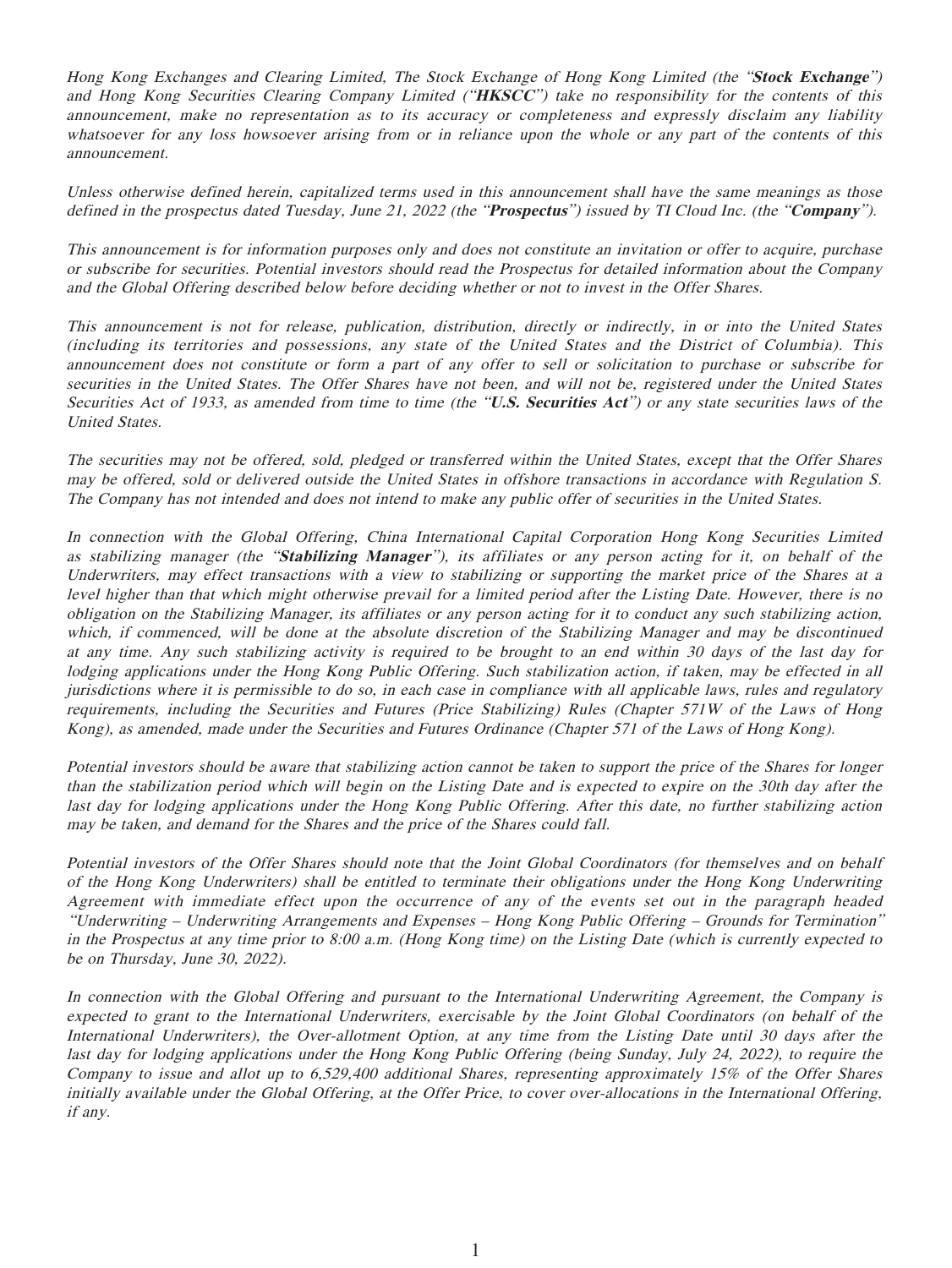

### **GLOBAL OFFERING**

| <b>Number of Offer Shares under :</b> | 43,530,000 Shares (comprising<br>24,000,000 New Shares and<br>19,530,000 Sale Shares, and subject to<br>the Over-allotment Option)                                                                                                                                 |
|---------------------------------------|--------------------------------------------------------------------------------------------------------------------------------------------------------------------------------------------------------------------------------------------------------------------|
|                                       | 4,353,200 New Shares (subject to<br>reallocation)                                                                                                                                                                                                                  |
| $\ddot{\cdot}$                        | 39,176,800 Shares (comprising<br>19,646,800 New Shares and<br>19,530,000 Sale Shares, and subject to<br>reallocation and the Over-allotment<br>Option)                                                                                                             |
| $\sim$ 1.                             | HK\$13.85 per Offer Share plus<br>brokerage of $1.0\%$ , SFC transaction levy<br>of $0.0027\%$ , FRC transaction levy of<br>0.00015% and Stock Exchange<br>trading fee of $0.005\%$ (payable in full<br>on application in Hong Kong dollars,<br>subject to refund) |
|                                       | Nominal value : US\$0.0001 per Share                                                                                                                                                                                                                               |
| $\ddot{\cdot}$                        | 2167                                                                                                                                                                                                                                                               |
|                                       |                                                                                                                                                                                                                                                                    |

**Sole Sponsor**



**Joint Global Coordinators, Joint Bookrunners and Joint Lead Managers**





#### **Joint Bookrunners and Joint Lead Managers**

公招银国际

**O** BOC INTERNATIONAL

中萬宏源香港



「国富逸證券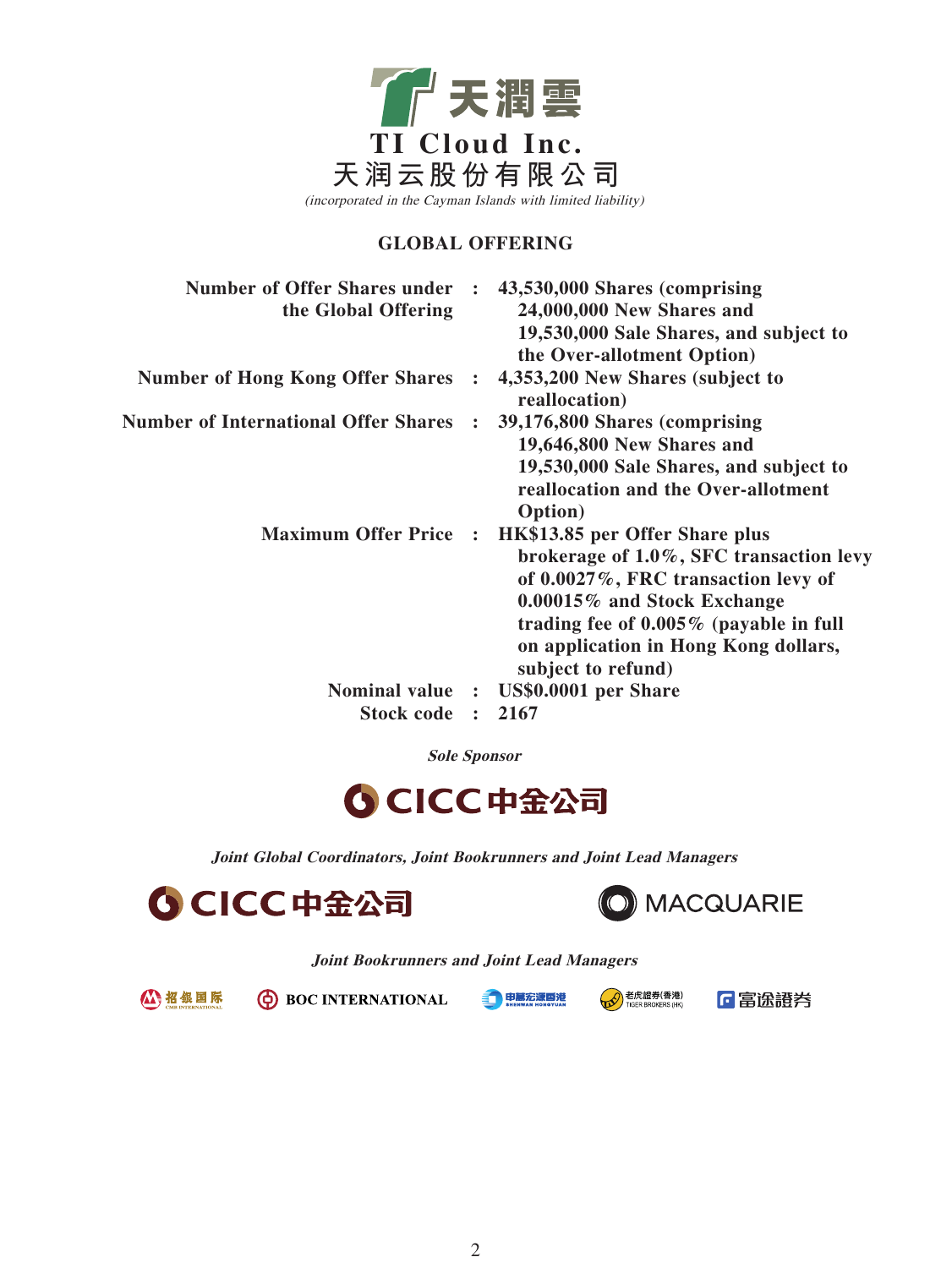### **IMPORTANT NOTICE TO INVESTORS: FULLY ELECTRONIC APPLICATION PROCESS**

**We have adopted a fully electronic application process for the Hong Kong Public Offering. We will not provide printed copies of the Prospectus or printed copies of any application forms to the public in relation to the Hong Kong Public Offering.**

**The Prospectus is available at the website of the Stock Exchange at www.hkexnews.hk** under the "HKEXnews  $>$  New Listings  $>$  New Listing Information" section, and our website at **www.ti-net.com.cn**. If you require a printed copy of the Prospectus, you may download and print from the website addresses above.

To apply for the Hong Kong Offer Shares, you may:

- (1) apply online via the **HK eIPO White Form** service in the **IPO App** (which can be downloaded by searching "**IPO App**" in App Store or Google Play or downloaded at **www.hkeipo.hk/IPOApp** or **www.tricorglobal.com/IPOApp**) or at **www.hkeipo.hk**; or
- (2) apply through the CCASS EIPO service to electronically cause HKSCC Nominees to apply on your behalf, including by:
	- (i) instructing your **broker** or **custodian** who is a CCASS Clearing Participant or a CCASS Custodian Participant to give **electronic application instructions** via CCASS terminals to apply for the Hong Kong Offer Shares on your behalf; or
	- (ii) (if you are an existing CCASS Investor Participant) giving **electronic application instructions** through the CCASS Internet System **(https://ip.ccass.com)** or through the CCASS Phone System by calling +852 2979 7888 (using the procedures in HKSCC's "An Operating Guide for Investor Participants" in effect from time to time). HKSCC can also input **electronic application instructions** for CCASS Investor Participants through HKSCC's Customer Service Centre at 1/F, One & Two Exchange Square, 8 Connaught Place, Central, Hong Kong by completing an input request.

If you have any question about the application online via the **HK eIPO White Form** service for the Hong Kong Offer Shares, you may call the enquiry hotline of our Hong Kong Branch Share Registrar, Tricor Investor Services Limited, at +852 3907 7333 on the following dates:

| Tuesday, June 21, 2022 – 9:00 a.m. to 9:00 p.m.     |                                                   |
|-----------------------------------------------------|---------------------------------------------------|
| Wednesday, June 22, 2022 $-$ 9:00 a.m. to 9:00 p.m. |                                                   |
| Thursday, June 23, 2022 $-$ 9:00 a.m. to 9:00 p.m.  |                                                   |
|                                                     | Friday, June 24, 2022 $-$ 9:00 a.m. to 12:00 noon |

We will not provide any physical channels to accept any application for the Hong Kong Offer Shares by the public. The contents of the electronic version of the Prospectus are identical to the printed prospectus as registered with the Registrar of Companies in Hong Kong pursuant to Section 342C of the Companies (Winding Up and Miscellaneous Provisions) Ordinance.

If you are an **intermediary**, **broker** or **agent**, please remind your customers, clients or principals, as applicable, that the Prospectus is available online at the website addresses above.

Please refer to the section headed "How to Apply for Hong Kong Offer Shares" of the Prospectus for further details of the procedures through which you can apply for the Hong Kong Offer Shares electronically.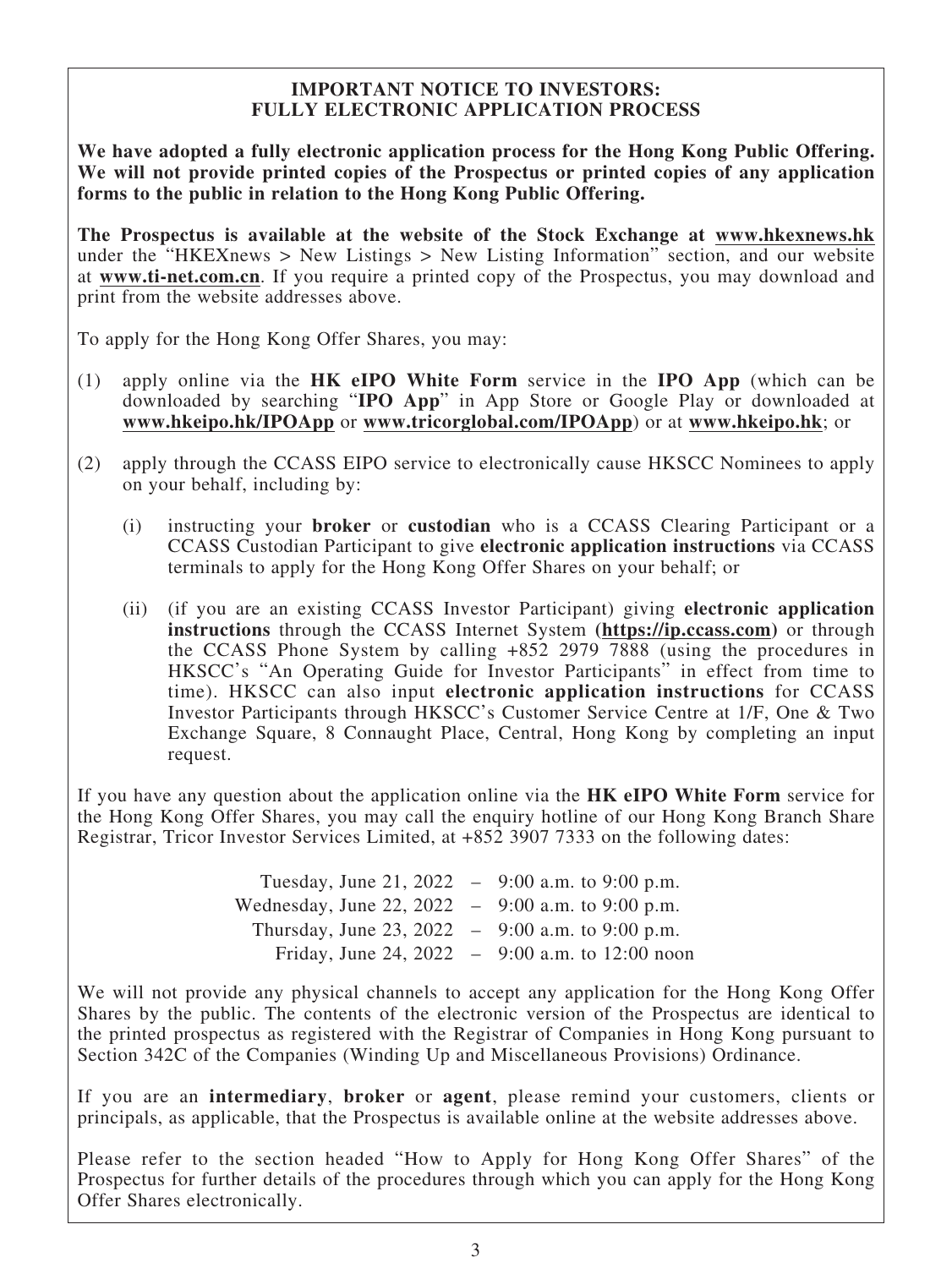Your application through the **HK eIPO White Form** service or CCASS EIPO Service must be for a minimum of 200 Hong Kong Offer Shares and in one of the numbers set out in the table. You are required to pay the amount next to the number you select.

| No. of                                                 |                                     | No. of                                                 |                                     | No. of                                                 |                                     | No. of                                                 |                                     |
|--------------------------------------------------------|-------------------------------------|--------------------------------------------------------|-------------------------------------|--------------------------------------------------------|-------------------------------------|--------------------------------------------------------|-------------------------------------|
| <b>Hong Kong</b><br><b>Offer Shares</b><br>applied for | Amount<br>payable on<br>application | <b>Hong Kong</b><br><b>Offer Shares</b><br>applied for | Amount<br>payable on<br>application | <b>Hong Kong</b><br><b>Offer Shares</b><br>applied for | Amount<br>payable on<br>application | <b>Hong Kong</b><br><b>Offer Shares</b><br>applied for | Amount<br>payable on<br>application |
|                                                        | HK\$                                |                                                        | HK\$                                |                                                        | HK\$                                |                                                        | HK\$                                |
| 200                                                    | 2,797.91                            | 4,000                                                  | 55,958.35                           | 60,000                                                 | 839, 375.24                         | 800,000                                                | 11,191,669.78                       |
| 400                                                    | 5,595.84                            | 5,000                                                  | 69,947.93                           | 70,000                                                 | 979,271.11                          | 900,000                                                | 12,590,628.51                       |
| 600                                                    | 8,393.75                            | 6,000                                                  | 83,937.52                           | 80,000                                                 | 1,119,166.98                        | 1,000,000                                              | 13,989,587.23                       |
| 800                                                    | 11,191.67                           | 7,000                                                  | 97,927.12                           | 90,000                                                 | 1,259,062.86                        | 1,500,000                                              | 20,984,380.84                       |
| 1,000                                                  | 13,989.58                           | 8,000                                                  | 111,916.70                          | 100,000                                                | 1,398,958.73                        | 2,000,000                                              | 27,979,174.45                       |
| 1,200                                                  | 16,787.50                           | 9,000                                                  | 125,906.29                          | 200,000                                                | 2,797,917.45                        | $2,176,600*$                                           | 30,449,735.56                       |
| 1,400                                                  | 19,585.42                           | 10,000                                                 | 139,895.88                          | 300,000                                                | 4,196,876.17                        |                                                        |                                     |
| 1,600                                                  | 22,383.34                           | 20,000                                                 | 279,791.75                          | 400,000                                                | 5,595,834.89                        |                                                        |                                     |
| 1,800                                                  | 25,181.26                           | 30,000                                                 | 419,687.62                          | 500,000                                                | 6,994,793.62                        |                                                        |                                     |
| 2,000                                                  | 27,979.18                           | 40,000                                                 | 559,583.49                          | 600,000                                                | 8,393,752.34                        |                                                        |                                     |
| 3,000                                                  | 41,968.76                           | 50,000                                                 | 699,479.37                          | 700,000                                                | 9,792,711.06                        |                                                        |                                     |

\* Maximum number of Hong Kong Offer Shares that you may apply for

No application for any other number of the Hong Kong Offer Shares will be considered and any such application is liable to be rejected.

## **THE LISTING APPLICATION**

We have applied to the Stock Exchange for the listing of, and permission to deal in, the Shares in issue and the Shares to be issued pursuant to (i) the Global Offering and (ii) any exercise of the Over-allotment Option. Assuming that the Hong Kong Public Offering becomes unconditional at or before 8:00 a.m. in Hong Kong on Thursday, June 30, 2022, it is expected that dealings in the Shares on the Stock Exchange will commence at 9:00 a.m. on Thursday, June 30, 2022. In the event the Over-allotment Option is exercised, we will make an announcement which will be posted on the website of the Stock Exchange (**www.hkexnews.hk**) and on our website (**www.ti-net.com.cn**), respectively.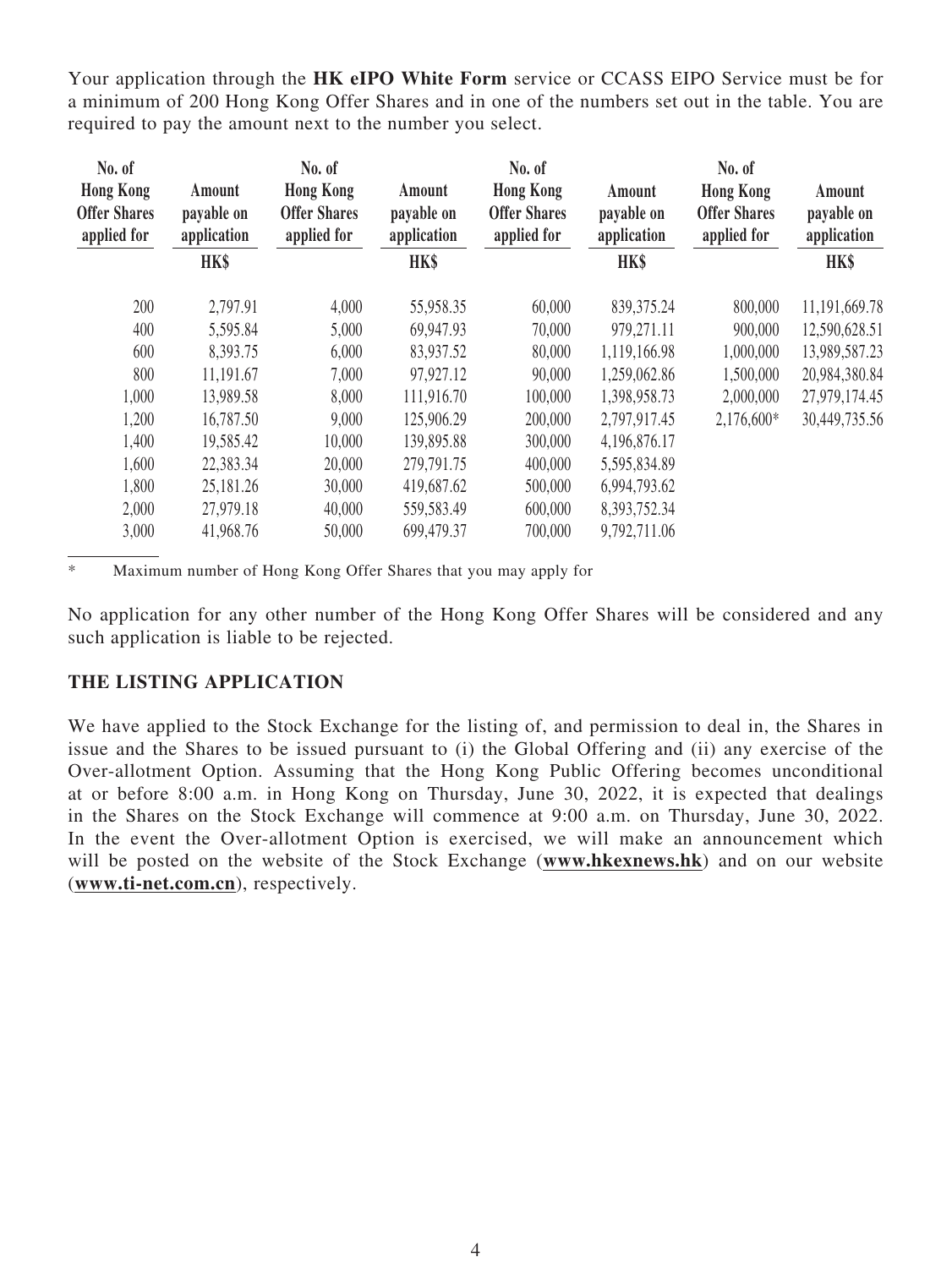## **STRUCTURE OF THE GLOBAL OFFERING**

The Global Offering comprises:

- the Hong Kong Public Offering of initially 4,353,200 New Shares (subject to reallocation) in Hong Kong, representing approximately 10% of the total number of Offer Shares initially available under the Global Offering, and
- the International Offering of initially 39,176,800 Shares (comprising 19,646,800 New Shares and 19,530,000 Sale Shares, and subject to reallocation and the Over-allotment Option), representing approximately 90% of the total number of Offer Shares initially available under the Global Offering.

The allocation of the Offer Shares between the Hong Kong Public Offering and the International Offering will be subject to reallocation as described in the section headed "Structure of the Global Offering" in the Prospectus.

In particular, subject to the requirements under Practice Note 18 of the Listing Rules and Guidance Letter HKEX-GL91-18, the Joint Global Coordinators may, at their sole discretion, reallocate Offer Shares from the International Offering to the Hong Kong Public Offering to satisfy valid applications in Pool A and Pool B under the Hong Kong Public Offering. In accordance with Guidance Letter HKEX-GL91-18 issued by the Stock Exchange, if such allocation is done other than pursuant to the clawback mechanism as described in the section headed "Structure of the Global Offering – The Hong Kong Public Offering – Reallocation", (i) the maximum total number of Offer Shares that may be allocated to the Hong Kong Public Offering following such reallocation shall be not more than 8,706,000 Shares, representing approximately 20% of the total number of Offer Shares initially available under the Global Offering, and (ii) the final Offer Price shall be fixed at HK\$12.85 per Offer Share, being the low-end of the indicative Offer Price range set out in the Prospectus.

In connection with the Global Offering and pursuant to the International Underwriting Agreement, the Company is expected to grant to the International Underwriters, exercisable by the Joint Global Coordinators (on behalf of the International Underwriters), the Over-allotment Option, at any time from the Listing Date until 30 days after the last day for lodging applications under the Hong Kong Public Offering (being Sunday, July 24, 2022), to require the Company to issue and allot up to 6,529,400 additional Shares, representing approximately 15% of the Offer Shares initially available under the Global Offering, at the Offer Price, to cover over-allocations in the International Offering, if any. In the event the Over-allotment Option is exercised, we will make an announcement which will be posted on the website of the Stock Exchange (**www.hkexnews.hk**) and on our website (**www.ti-net.com.cn**), respectively.

## **PRICING**

The Offer Price will not be more than HK\$13.85 per Offer Share and is expected to be not less than HK\$12.85 per Offer Share, unless otherwise announced as further explained in the section headed "Structure of the Global Offering" in the Prospectus. Applicants for the Offer Shares are required to pay, on application, the maximum Offer Price of HK\$13.85 per Offer Share together with brokerage of 1.0%, SFC transaction levy of 0.0027%, FRC transaction levy of 0.00015% and the Stock Exchange trading fee of 0.005%, subject to refund if the Offer Price as finally determined is less than HK\$13.85 per Offer Share.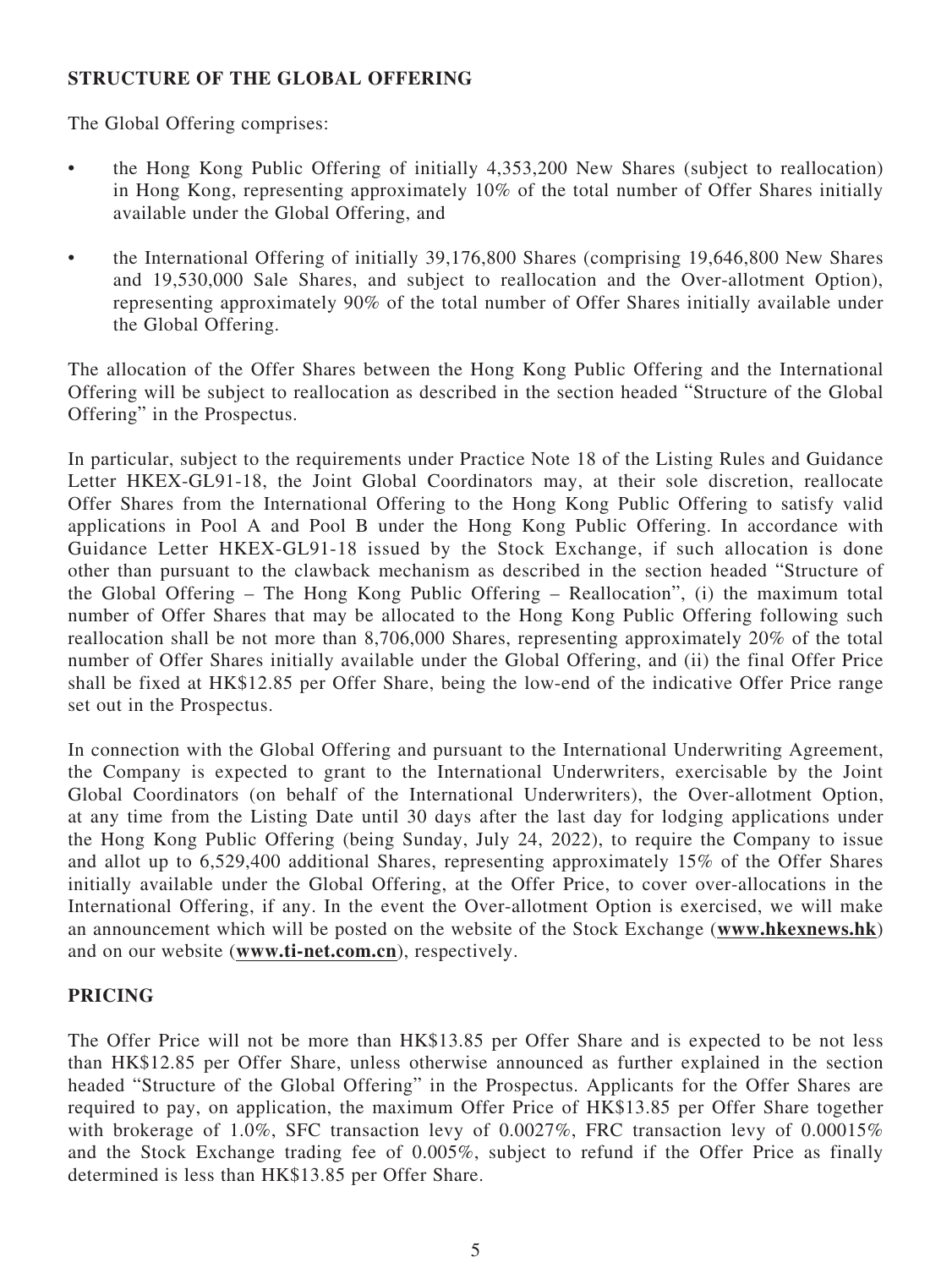**Prospective investors should be aware that the Offer Price to be determined on the Price Determination Date may be, but is not expected to be, lower than the indicative Offer Price range stated in the Prospectus.**

# **EXPECTED TIMETABLE**

|                                                                                                                                                                                                                                                                                                                                                                       | June 21, 2022 |
|-----------------------------------------------------------------------------------------------------------------------------------------------------------------------------------------------------------------------------------------------------------------------------------------------------------------------------------------------------------------------|---------------|
| Latest time to complete electronic applications under the<br><b>HK eIPO White Form</b> service through one of the below ways:                                                                                                                                                                                                                                         |               |
| (1)<br>the <b>IPO App</b> , which can be downloaded by<br>searching "IPO App" in App Store or Google<br>Play or downloaded at www.hkeipo.hk/IPOApp<br>or www.tricorglobal.com/IPOApp                                                                                                                                                                                  |               |
| (2)                                                                                                                                                                                                                                                                                                                                                                   | June 24, 2022 |
|                                                                                                                                                                                                                                                                                                                                                                       | June 24, 2022 |
| Latest time for (a) completing payment for HK eIPO White Form<br>applications by effecting internet banking transfer(s) or PPS<br>payment transfer(s) and (b) giving electronic application                                                                                                                                                                           | June 24, 2022 |
|                                                                                                                                                                                                                                                                                                                                                                       | June 24, 2022 |
|                                                                                                                                                                                                                                                                                                                                                                       | June 24, 2022 |
| Announcement of $(1)$ the Offer Price, $(2)$ the level of<br>indications of interest in the International Offering, (3) the level of<br>applications in the Hong Kong Public Offering and (4) the basis of<br>allocations of the Hong Kong Offer Shares at the website of<br>the Stock Exchange at www.hkexnews.hk and our website                                    | June 29, 2022 |
| An announcement of results of allocations in the Hong Kong<br>Public Offering (including successful applicants' identification<br>document numbers, where appropriate) will be available through<br>a variety of channels (including the website of the Stock Exchange<br>at www.hkexnews.hk and our website<br>at www.ti-net.com.cn (see "How to Apply for Hong Kong | June 29, 2022 |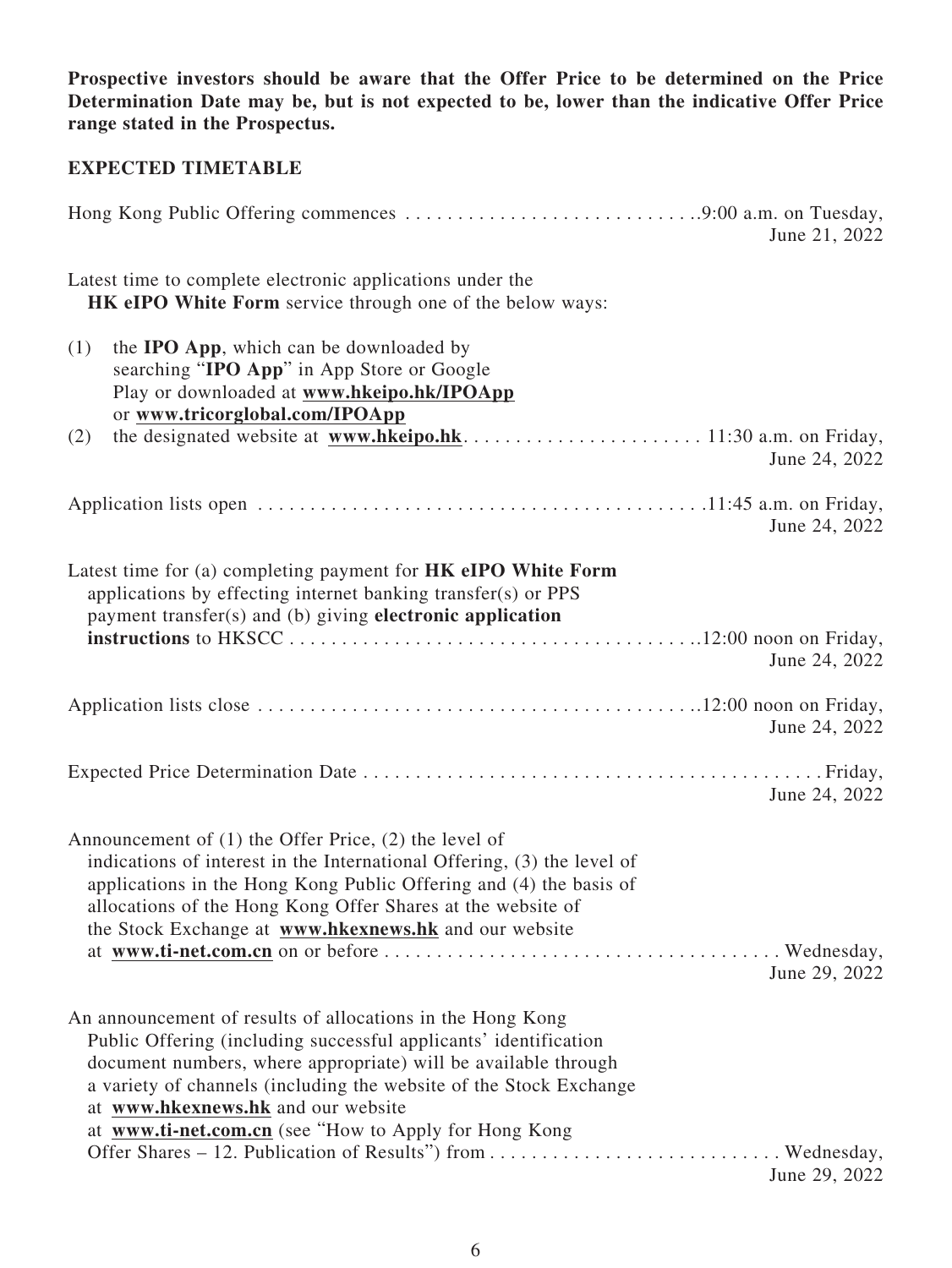| Results of allocations in the Hong Kong Public Offering will be<br>available at the "IPO Results" function in the <b>IPO App</b> or at<br>www.hkeipo.hk/IPOResult (or www.tricor.com.hk/ipo/result)<br>with a "search by ID/Business Registration Number" |               |
|-----------------------------------------------------------------------------------------------------------------------------------------------------------------------------------------------------------------------------------------------------------|---------------|
|                                                                                                                                                                                                                                                           | June 29, 2022 |
| Share certificates in respect of wholly or partially successful<br>applications to be despatched or deposited into CCASS on                                                                                                                               | June 29, 2022 |
| <b>HK eIPO White Form e-Auto Refund payment instructions/refund</b><br>cheques in respect of wholly or partially unsuccessfully applications                                                                                                              | June 29, 2022 |
| Dealings in the Shares on the Stock Exchange expected to                                                                                                                                                                                                  | June 30, 2022 |

Note: Unless otherwise stated, all dates and times refer to Hong Kong dates and times.

### **SETTLEMENT**

Subject to the granting of the approval for listing of, and permission to deal in, the Shares on the Stock Exchange and compliance with the stock admission requirements of HKSCC, the Shares will be accepted as eligible securities by HKSCC for deposit, clearance and settlement in CCASS with effect from the Listing Date or any other date as determined by HKSCC. Settlement of transactions between participants of the Stock Exchange is required to take place in CCASS on the second settlement day after any trading day. All activities under CCASS are subject to the General Rules of CCASS and CCASS Operational Procedures in effect from time to time. All necessary arrangements have been made to enable the Shares to be admitted into CCASS.

Investors should seek the advice of their stockbroker or other professional advisor for details of the settlement arrangements as such arrangements may affect their rights and interests.

### **ELECTRONIC APPLICATION CHANNELS**

### **HK eIPO White Form service**

You may submit your application to the **HK eIPO White Form** Service Provider through the **IPO App** or on the designated website at **www.hkeipo.hk** (24 hours daily, except on the last application day) from 9:00 a.m. on Tuesday, June 21, 2022 until 11:30 a.m. on Friday, June 24, 2022 and the latest time for completing full payment of application monies in respect of such applications will be 12:00 noon on Friday, June 24, 2022 or such later time as described in the section headed "How to Apply for Hong Kong Offer Shares – 11. Effect of Bad Weather and/or Extreme Conditions on the Opening of the Application Lists" in the Prospectus.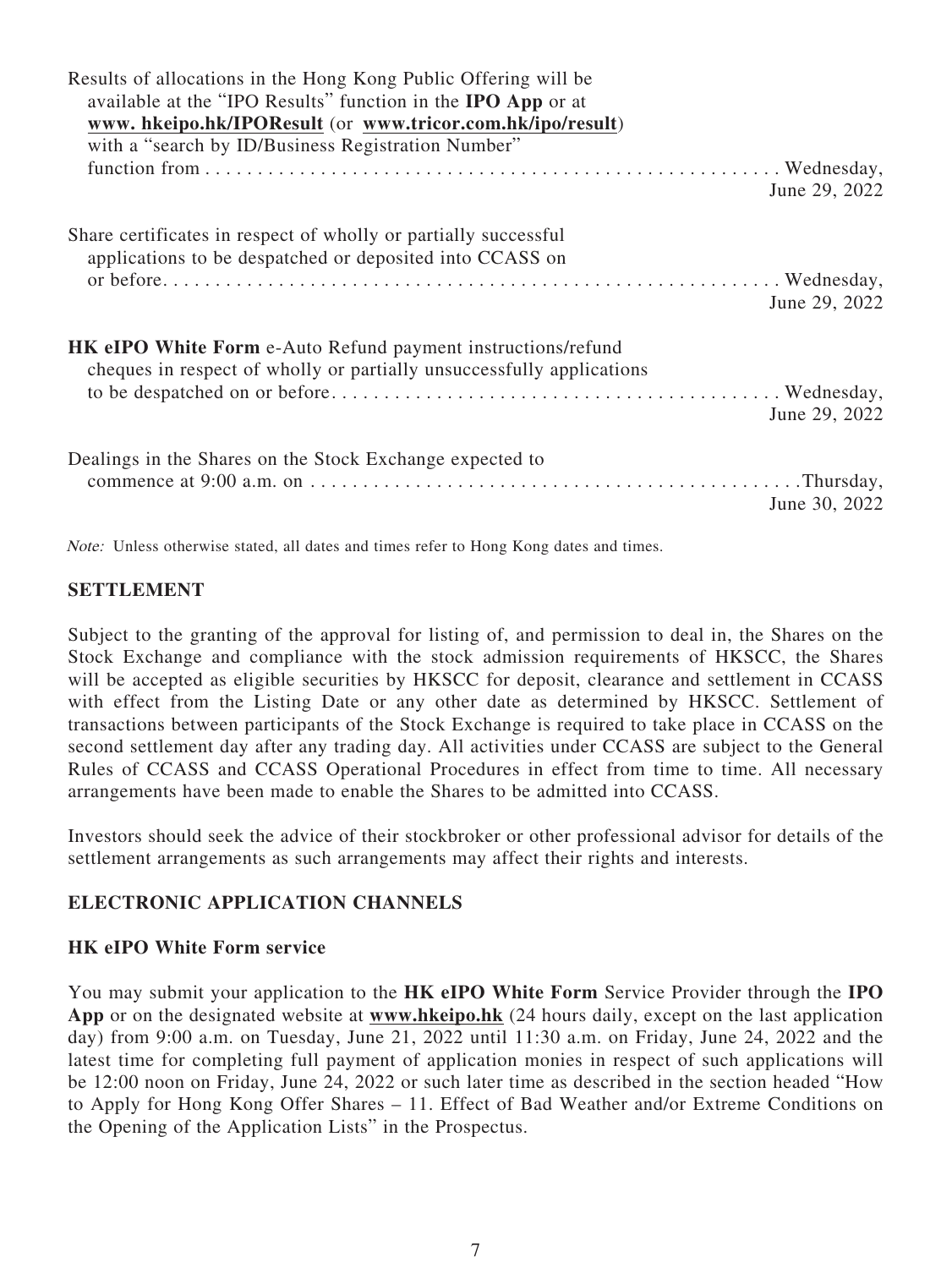## **CCASS EIPO**

CCASS Clearing/Custodian Participants can input **electronic application instructions** at the following times on the following dates: $(1)$ 

> Tuesday, June 21, 2022 – 9:00 a.m. to 8:30 p.m. Wednesday, June 22, 2022 – 8:00 a.m. to 8:30 p.m. Thursday, June 23, 2022 –  $8:00$  a.m. to  $8:30$  p.m. Friday, June 24, 2022 – 8:00 a.m. to 12:00 noon

CCASS Investor Participants can input **electronic application instructions** from 9:00 a.m. on Tuesday, June 21, 2022 until 12:00 noon on Friday, June 24, 2022 (24 hours daily, except on Friday, June 24, 2022, the last day for applications).

The latest time for inputting your **electronic application instructions** will be 12:00 noon on Friday, June 24, 2022, the last day for applications, or such later time as described in the section headed "How to Apply for Hong Kong Offer Shares – 11. Effect of Bad Weather and/or Extreme Conditions on the Opening of the Application Lists" in the Prospectus.

If you are instructing your **broker** or **custodian** who is a CCASS Clearing Participant or a CCASS Custodian Participant to give **electronic application instructions** via CCASS terminals to apply for the Hong Kong Offer Shares on your behalf, you are advised to contact your **broker** or **custodian** for the latest time for giving such instructions which may be different from the latest time as stated above.

The application monies (including the brokerage fee, SFC transaction levy, FRC transaction levy and the Stock Exchange trading fee) will be held by the receiving bank and on behalf of the Company after the closing of the application lists and the refund monies, if any, will be returned to the applicants without interest on or before Wednesday, June 29, 2022.

Please refer to the sections headed "Structure of the Global Offering" and "How to Apply for Hong Kong Offer Shares" of the Prospectus for details of the conditions and procedures of the Hong Kong Public Offering.

Note:

(1) The times in this subsection are subject to change as HKSCC may determine from time to time with prior notification to CCASS Clearing Participants, CCASS Custodian Participants and/or CCASS Investor Participants.

## **PUBLICATION OF RESULTS**

We expect to announce the final Offer Price, the level of indications of interest in the International Offering, the level of applications in the Hong Kong Public Offering and the basis of allocation of the Hong Kong Offer Shares on Wednesday, June 29, 2022 on our website at **www.ti-net.com.cn** and the website of the Stock Exchange at **www.hkexnews.hk**.